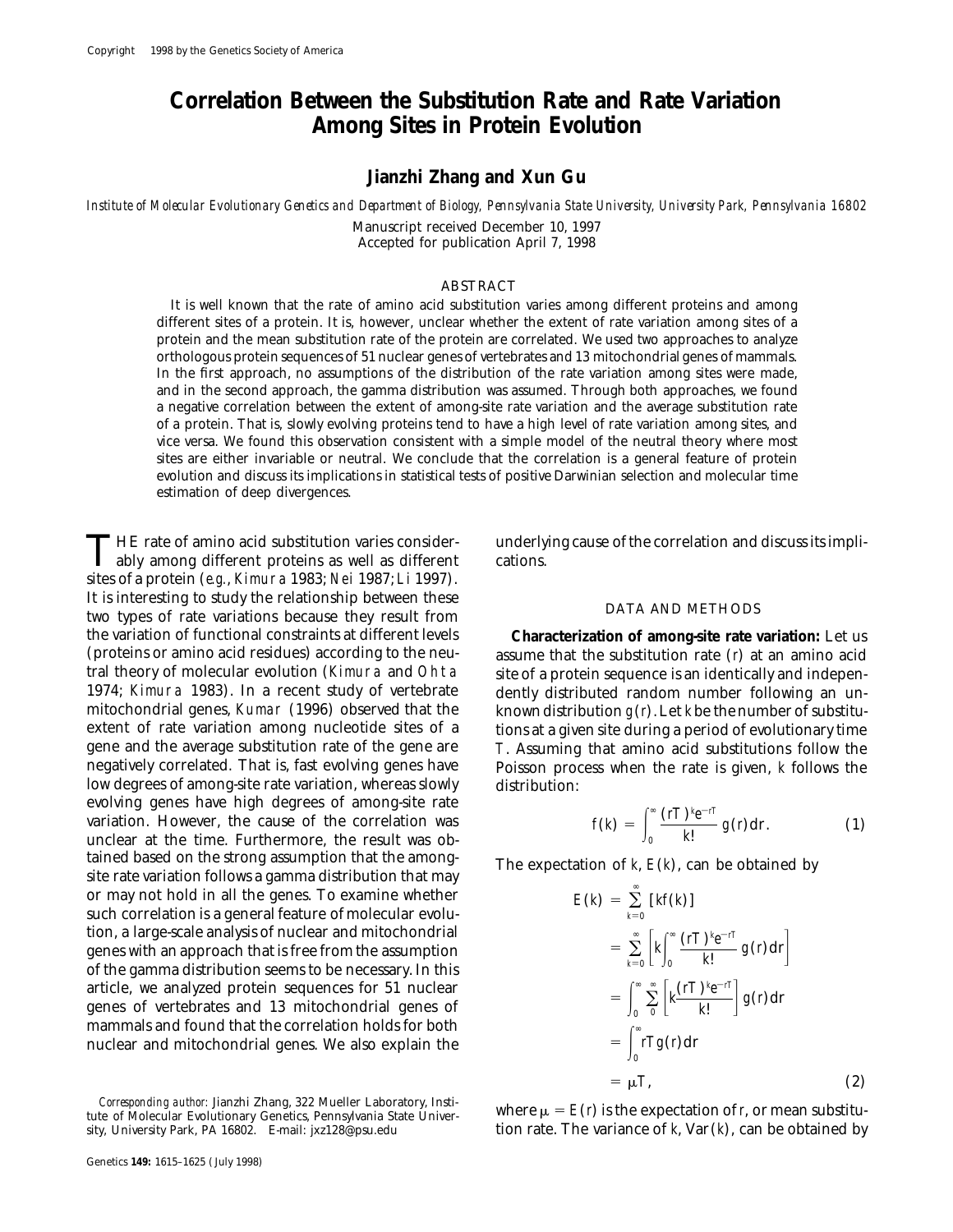$$
\text{Var} \left( k \right) = \sum_{k=0}^{\infty} \left[ k^2 f(k) \right] - \left[ E(k) \right]^2
$$
\n
$$
= \sum_{k=0}^{\infty} \left[ k^2 \int_0^{\infty} \frac{(rT)^k e^{-rT}}{k!} g(r) dr \right] - (\mu T)^2
$$
\n
$$
= \int_0^{\infty} \sum_{k=0}^{\infty} \left[ k^2 \frac{(rT)^k e^{-rT}}{k!} \right] g(r) dr - (\mu T)^2
$$
\n
$$
= \int_0^{\infty} (r^2 T^2 + rT) g(r) dr - (\mu T)^2
$$
\n
$$
= \text{var} \left( r \right) T^2 + (\mu T)^2 + \mu T - (\mu T)^2
$$
\n
$$
= \text{Var} \left( r \right) T^2 + \mu T, \tag{3}
$$

where Var(*r*) is the variance of *r*. Therefore, the mean and variance of *r* can be obtained from

$$
\mu = E(r) = E(k)/T \tag{4}
$$

and

$$
Var(r) = [Var(k) - E(k)]/T^{2}.
$$
 (5)

The degree of among-site rate variation is better measured by the coefficient of variation, which is obtained from

$$
CV(r) = \frac{\sqrt{Var(r)}}{E(r)} = \frac{\sqrt{Var(k) - E(k)}}{E(k)}.
$$
 (6)

It is interesting to see from Equations 4 and 6 that if we can estimate the mean and variance of *k*, we will be able to study the mean substitution rate and the extent of among-site rate variation without knowing the underlying rate distribution *g*(*r*) (Gu and Li 1998).

Nevertheless, the gamma distribution has been predominantly used in recent years to characterize the Figure 1.—The probability density functions of gamma disamong-site rate variation of proteins (*e.g.*, Uzzell and tributions. (A) The mean ( $\mu$ ) is fixed at 1 and the shape<br>Corbin 1971: Golding 1983: Tamura and Nei 1993: parameter ( $\alpha$ ) is presented next to each curve. (B) Corbin 1971; Golding 1983; Tamura and Nei 1993; parameter  $(\alpha)$  is presented next to each curve. (B) and  $\alpha$  is fixed in the vector of Theory 1007). That at 2 and  $\mu$  of each curve is presented. Yang 1994; Gu et al. 1995; Gu and Zhang 1997). That is, the substitution rate (*r*) at a site is assumed to follow the gamma distribution with the probability density were downloaded from the HOVERGEN database (Duret function

$$
g(r) = \frac{(\alpha/\mu)^{\alpha}}{\Gamma(\alpha)} r^{\alpha-1} e^{-(\alpha/\mu)r}, \qquad (7)
$$

are available in the GenBank. All the protein sequences those of  $\mu$ *T* without knowing the actual value of *T*.



*et al.* 1994). Hedges *et al.* (1996) examined the orthology of most of the genes for their purpose of estimating the divergence time of primates and rodents. For the remaining genes, we examined the orthology by phylowhere  $\Gamma$ ( ) is the gamma function. There are two pa-<br>rameters in Equation 7: the mean rate  $\mu = E(r)$  and all the sequences used were longer than 100 amino rameters in Equation 7: the mean rate  $\mu = E(r)$  and All the sequences used were longer than 100 amino<br>the shape parameter  $\alpha$ . The extent of among-site rate acids. We chose the four species because (1) estimation acids. We chose the four species because (1) estimation variation can be measured by  $\alpha$ . Small values of  $\alpha$  indi-<br>cate a high degree of rate variation among sites, whereas sequences. (2) there are many gene sequences available cate a high degree of rate variation among sites, whereas sequences, (2) there are many gene sequences available<br>large values indicate a low degree of variation. In fact, sequences, (3) the phylogeny of the species is large values indicate a low degree of variation. In fact, for these species, (3) the phylogeny of the species is under the gamma model,  $CV(r) = 1/\sqrt{\alpha}$ . Some exam-<br>known, and (4) the divergence among these species is under the gamma model,  $CV(r) = 1/\sqrt{\alpha}$ . Some exam-<br>ples of the gamma distribution with different values of moderate for most genes so that pairwise distances and ples of the gamma distribution with different values of moderate for most genes so that pairwise distances and  $\mu$  and  $\alpha$  are given in Figure 1. substitution rates can be accurately estimated. As shown **Genes used:** We randomly chose 51 nuclear genes in Equation 4, to study the mean rate  $\mu$ , we have to (see Table 1) for which the orthologous sequences from know the total amount of evolutionary time *T* for a tree. the human (*Homo sapiens*), mouse (*Mus musculus*), chicken But if we use the same species for all the genes, *T* will (*Gallus gallus*), and African clawed frog (*Xenopus laevis*) be the same so that we can infer properties of  $\mu$  from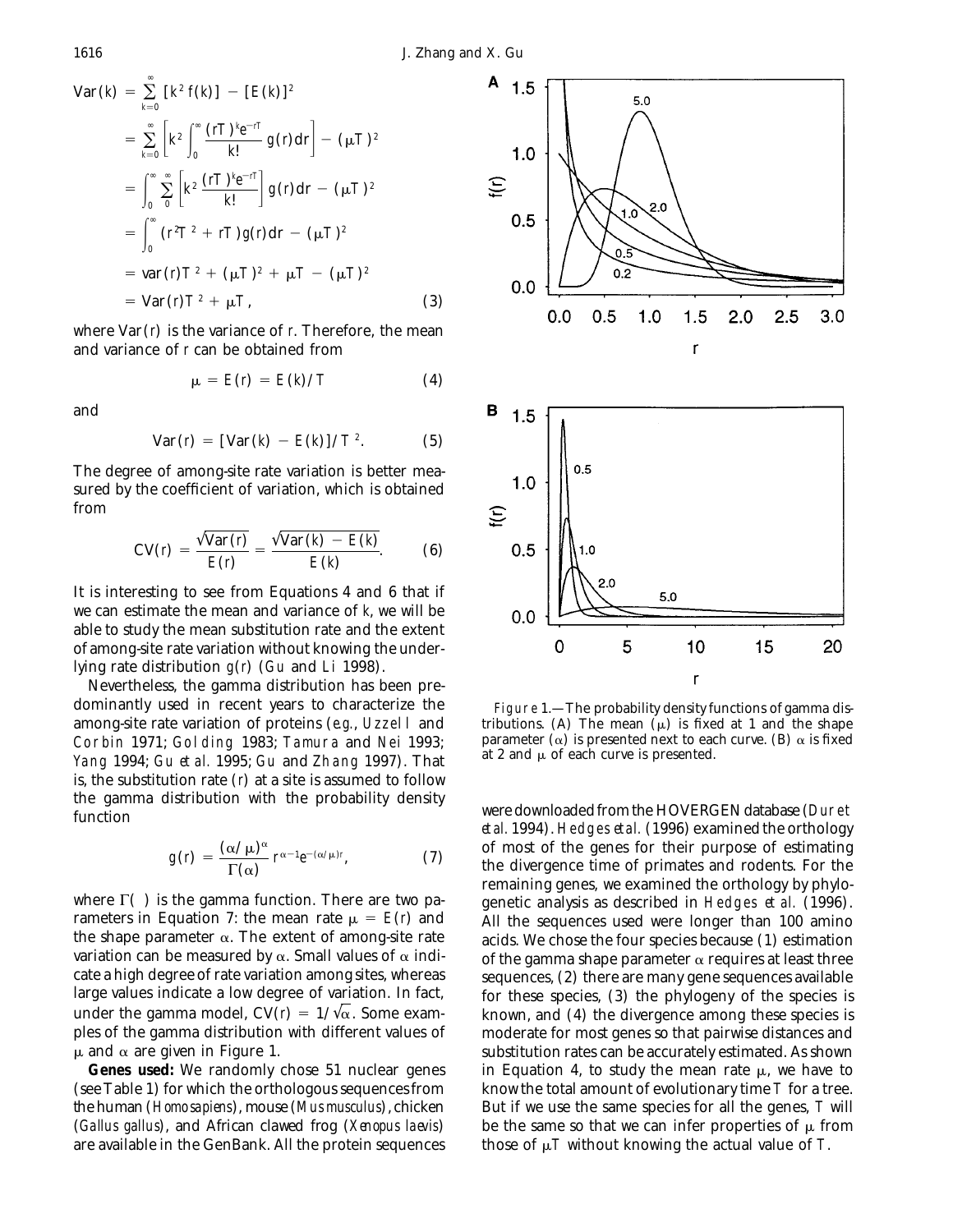lian species, including the mouse (GenBank accession  $L(\infty)$  is the likelihood of the null hypothesis. Because (D38112), gibbon (*Hylobates lar*; X97707), cow (*Bos tau*- disprehis with  $\alpha$  being infinity, *l* is approximately  $\chi^2$  dis*rus*; V00654), whale (*Balaenoptera physalus*; X61145), opos- tributed with the number of degrees of freedom being 1. sum (*Didelphis virginiana*; Z29573), wallaroo (*Macropus robustus*; Y10524), and platypus (*Ornithorhynchus anatinus*;<br>
X83427). In this case only mammalian species were used<br>
because mammalian mitochondrial genes evolve quickly **Nuclear genes:** Table 1 shows the estimates for th because mammalian mitochondrial genes evolve quickly **Nuclear genes:** Table 1 shows the estimates for the (Brown *et al.* 1979) and use of distantly related species mean substitution rate and the extent of among-site may increase estimation errors. The unrooted tree of rate variation for the 51 nuclear genes examined. The may increase estimation errors. The unrooted tree of these 9 species has been well established (*e.g.*, Janke *et* coefficient of variation (CV) of the substitution rate

each gene, we used the known species tree and esti-<br>mated the number of substitutions (b) along the tree of substitutions per site along the whole tree). We fitted mated the number of substitutions (k) along the tree of substitutions per site along the whole tree). We fitted<br>at each amino acid site by using Equation 7 of Gu and the data by a linear regression of CV and  $\ln D$ . The<br>Th

$$
L(\alpha) = \prod_{i=1}^n \left[ \frac{\Gamma(\alpha + k_i)}{k_i! \Gamma(\alpha)} \left( \frac{D}{D + \alpha} \right)^{k_i} \left( \frac{\alpha}{D + \alpha} \right)^{\alpha} \right], \quad (8)
$$

for 48 of the sequence, and  $D = \mu T$  for 48 of the 51 genes and can be rejected at the 5% level<br>is the mean of k over all sites, as montioned sortion

$$
d = \alpha \left[ (1-p)^{-1/\alpha} - 1 \right], \tag{9}
$$

sequences,  $p$  is the proportional difference, and  $\alpha$  is the estimated gamma shape parameter. and assume that mammals and birds diverged about 300 mya,

whether the null hypothesis that all sites have the same  $\frac{et \, al. \, 1996}{\text{Figure 5}}$ .<br>substitution rate can be rejected and whether the alter-**Figure 5** shows the relationship of  $\alpha$  and  $d$  (between substitution rate can be rejected and whether the alter-<br>native hypothesis of the gamma distribution is favored. The mouse and chicken) for the 51 nuclear genes. The native hypothesis of the gamma distribution is favored. We computed *R* value for  $\alpha$  and *d* is 0.68, which is significantly differ-

$$
I = 2\ln[L(\alpha)/L(\infty)], \qquad (10)
$$

We also studied 13 mitochondrial genes of 9 mamma-<br>where  $\alpha$  is the estimated gamma shape parameter and no. J01420), rat (*Rattus norvegicus*; X14848), human the null hypothesis is a special case of the alternative

al. 1997).<br>**Sequence analysis:** For the orthologous sequences of 1.09 and the median of 1.00 (Figure 2). Figure 3 shows **Sequence analysis:** For the orthologous sequences of l.09 and the median of 1.00 (Figure 2). Figure 3 shows chapter of shows chapter of the known species tree and esti-<br>chapter elationships between CV and D (average numbe Zhang's (1997) method. We then estimated the mean<br>
and variance of *k*. Estimates of  $\mu$  *T* and CV(*r*) were then<br>
obtained by using Figurent from 0 (*P*< 0.0001). If we fit the data<br>
obtained by summa expectively than

distribution, the gamma shape parameter  $\alpha$  is<br>estimated by maximizing the following likelihood function.<br>tion derived from the negative binomial distribution,<br>the genes have  $\alpha$  values <1, and, therefore, their rate distributions are L-shaped (see Figure 1A). Only 12% of the genes have  $\alpha$  values  $>2$ . Likelihood ratio tests showed that the null hypothesis of no rate variation where  $k_i$  is the number of substitutions at site *i*, *n* is the among sites can be rejected at the 1% significance level<br>number of amino acids of the sequence and  $D = uT$  for 48 of the 51 genes and can be rejected at the is the mean of  $k_i$  over all sites, as mentioned earlier.<br>
Under the gamma model, the unbiased pairwise dis-<br>
tances among the orthologous sequences were esti-<br>
mated by using the formula (Nei *et al.* 1976; Ota and<br>
Nei substitutions per site) between the mouse and chicken varies from 0.057 to 0.703 for the 51 genes (Table 1), where *d* is the gamma distance between two protein which corresponds to the rate of about 0.1 to 1.2 amino sequences, *p* is the proportional difference, and  $\alpha$  is the acid substitutions per site per billion (10<sup>9</sup>) ye For each gene, by a likelihood ratio test, we examined which is now generally accepted (Benton 1993; Hedges reference of al. 1996).

> ent from 0 ( $P < 0.0001$ ). Linear regression of  $\alpha$  and lnd *does* not change the *R* value very much. Because only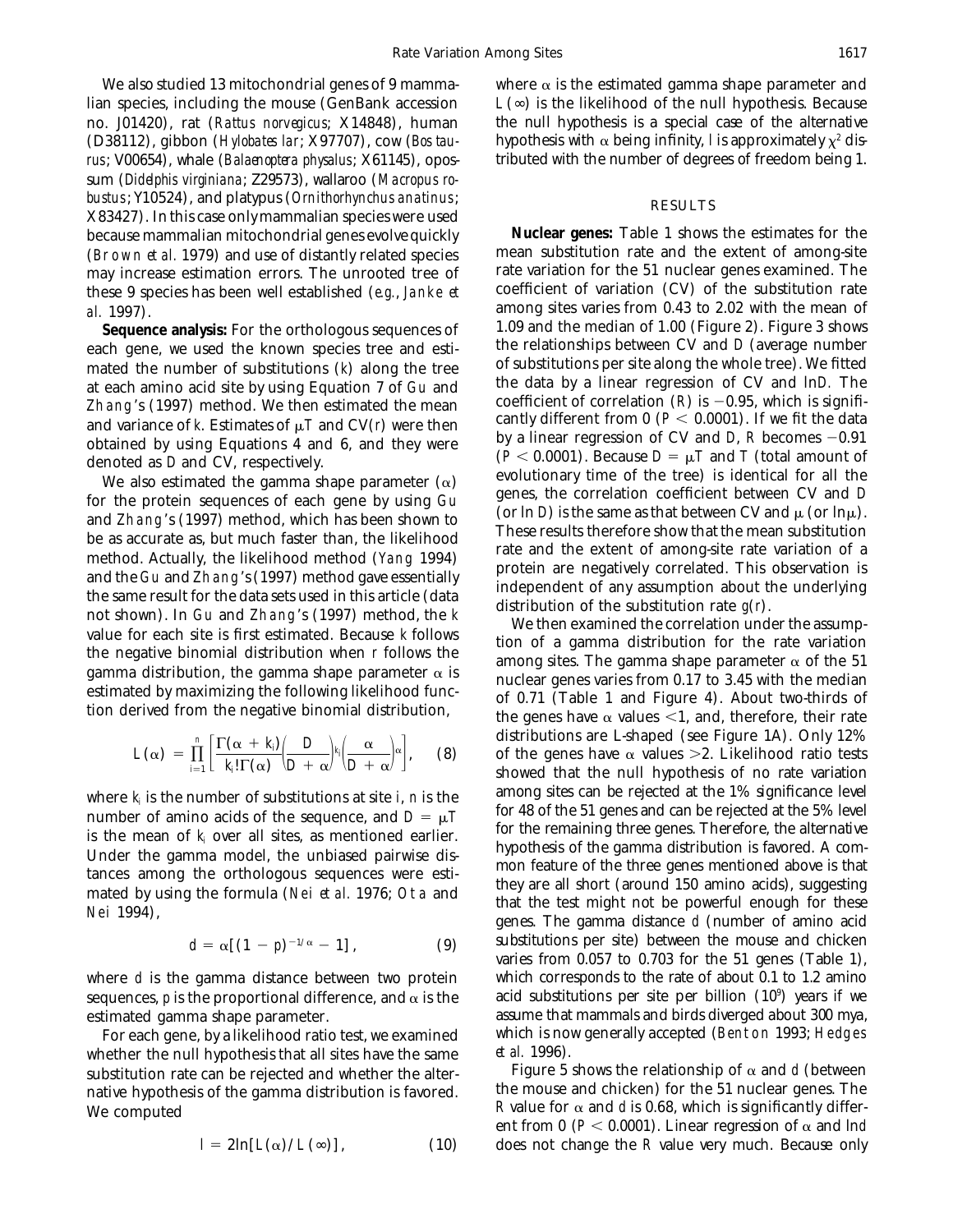### 1618 J. Zhang and X. Gu

### **TABLE 1**

**Substitution rates and among-site rate variations of 51 nuclear genes of vertebrates**

| Genes                                   | Accession numbers <sup>a</sup>                                   | Amino acids | CV           | $D^b$        | $\alpha$     | $p^{c}$        | $d^d$          |
|-----------------------------------------|------------------------------------------------------------------|-------------|--------------|--------------|--------------|----------------|----------------|
| Acetylcholine receptor $\alpha$ subunit | P02708; X03986; X07330; X17244                                   | 456         | 1.28         | 0.51         | 0.41         | 0.158          | 0.214          |
| Acetylcholine receptor δ subunit        | X55019; K02582; K02903; X07069                                   | 508         | 0.83         | 0.82         | 1.05         | 0.315          | 0.455          |
| Acetylcholine receptor $\gamma$ subunit | X01715; X03818; K02904; X07068                                   | 502         | 0.70         | 0.81         | 1.67         | 0.323          | 0.439          |
| $\alpha$ -Globin                        | V00493; V00714; J00855; X14259                                   | 142         | 0.63         | 1.02         | 1.93         | 0.319          | 0.425          |
| Annexin II                              | M14043; M14044; X53334; M60768                                   | 339         | 1.21         | 0.37         | 0.55         | 0.103          | 0.120          |
| B-myb                                   | X13293; X70472; X67505; M75870                                   | 624         | 0.85         | 0.94         | 0.93         | 0.268          | 0.370          |
| Bcl2-Ig fusion gene                     | X06487; M16506; Z11961; X82461                                   | 161         | 0.50         | 1.54         | 2.59         | 0.236          | 0.284          |
| Beta 2 thyroid hormone receptor         | X04707; U15542; M65207; M35359                                   | 368         | 1.98         | 0.12         | 0.21         | 0.049          | 0.057          |
| C-kit proto-oncogene                    | X06182; Y00864; D13225; M80798                                   | 909         | 0.44         | 1.77         | 3.45         | 0.343          | 0.447          |
| $C$ -myb                                | X52125; M12848; M14129; L22741                                   | 615         | 1.01         | 0.72         | 0.68         | 0.184          | 0.237          |
| C-yes protein                           | M15990; X67677; X13207; X14377                                   | 535         | 1.96         | 0.20         | 0.20         | 0.092          | 0.124          |
| $CD18$ -integrin $\beta$ -2             | X64072; X14951; X71768; S49364                                   | 790         | 1.30         | 0.42         | 0.43         | 0.153          | 0.203          |
| CDC <sub>2</sub>                        | X05360; M38724; X16881; M60680                                   | 295         | 1.50         | 0.26         | 0.31         | 0.092          | 0.112          |
| Complement component 3                  | K02765; K02782; U16848; U19253                                   | 1493        | 0.47         | 1.20         | 3.29         | 0.444          | 0.643          |
| Connexin 43                             | X52947; X62836; M29003; X17243                                   | 378         | 1.69         | 0.27         | 0.24         | 0.069          | 0.083          |
| Cyclin A                                | X68303; Z26580; X72892; X53745                                   | 365         | 0.75         | 1.28         | 1.14         | 0.307          | 0.432          |
| E-cadherin                              | Z13009; X06115; M22180; U04708                                   | 856         | 0.70         | 1.09         | 1.31         | 0.379          | 0.573          |
| Erythroblast virus oncogene homolog 2   | J04102; J04103; X07202; X52635                                   | 464         | 1.00         | 0.73         | 0.70         | 0.226          | 0.310          |
| Estrogen receptor                       | X99101; M38651; X03805; A40907                                   | 580         | 0.97         | 0.60         | 0.81         | 0.203          | 0.263          |
| Focal adhesion                          | L13616; M95408; M86656; U11078                                   | 1051        | 2.00         | 0.20         | 0.17         | 0.087          | 0.119          |
| Follistatin                             | P19883; Z29532; X87609; P31515                                   | 315         | 1.51         | 0.33         | 0.33         | 0.108          | 0.136          |
| GATA-3-transcription factor             | X55122; X55123; X56931; M76565                                   | 430         | 1.64         | 0.39         | 0.24         | 0.072          | 0.088          |
| Hedgehog                                | L38518; X76290; L28099; L35248                                   | 408         | 1.29         | 0.68         | 0.36         | 0.164          | 0.232          |
| Histon H2A.X                            | X14850; X58069; V00413; M21287                                   | 139         | 2.02         | 0.20         | 0.19         | 0.085          | 0.114          |
| Lactate dehydrogenase-A                 | X02152; U13687; X53828; U07179                                   | 330         | 1.03         | 0.65         | 0.71         | 0.146          | 0.176          |
| Lamin B1                                | L37737; X16705; X16878; X06344                                   | 577         | 1.00         | 0.65         | 0.82         | 0.199          | 0.255          |
| Midkine protein                         | X55110; M19662; X76482; U06048                                   | 140         | 0.68         | 0.92         | 1.63         | 0.371          | 0.537          |
| MOS proto-oncogene                      | J00119; J00620; M19412; X13311                                   | 328         | 0.64         | 1.12         | 1.69         | 0.384          | 0.561          |
| Muscle pyruvate kinase                  | X56494; D38379; J00903; U03878                                   | 527         | 1.42         | 0.28         | 0.38         | 0.140          | 0.186          |
| Myogenic factor Myf-5                   | X14894; X56182; X73250; X56738                                   | 255         | 0.90         | 0.88         | 0.79         | 0.314          | 0.482          |
| N-cadherin                              | X54315; M31131; X07277; X57675                                   | 899         | 1.37         | 0.46         | 0.38         | 0.137          | 0.179          |
| N-myc                                   | Y00664; X03919; D90071; X58670                                   | 404         | 0.94         | 0.82         | 0.77         | 0.312          | 0.482          |
| $Na+ / K+ATPase \beta-1$ -subunit       | M25160; X16646; J02787; U17061                                   | 301         | 0.90         | 0.78         | 0.86         | 0.286          | 0.412          |
| $Na+ / K+ATPase \beta-2-subunit$        | M81181; X16645; L13208; M37788                                   | 273         | 0.62         | 1.11         | 2.08         | 0.487          | 0.787          |
| $NAD(+)$ ADP-ribosyltransferase         | P09874; P11103; P26446; P31669                                   | 991         | 1.00         | 0.55         | 0.77         | 0.218          | 0.290          |
| Nerve growth factor                     | X52599; M14805; X04003; X55716                                   | 230         | 0.80         | 0.90         | 0.99         | 0.357          | 0.555          |
| Neural cell adhesion molecule           | X16841; Y00051; M15860; M25696                                   | 713         | 1.10         | 0.65         | 0.59         | 0.138          | 0.168          |
| Neurotrophin-3                          | M37763; M53257; M83378; Z30090                                   | 228         | 0.43         | 1.51         | 2.45         | 0.110          | 0.119          |
| Nucleolar protein N038                  | M28699; M33212; X17200; X56039                                   | 282         | 0.79         | 0.86         | 1.26         | 0.301          | 0.415          |
| Nucleolin                               | M60858; X07699; X17199; X72957                                   | 594         | 0.60         | 0.95         | 2.23         | 0.370          | 0.514          |
| Ornithine decarboxylase                 | P11926; P00680; X64710; X56316                                   | 448         | 1.22         | 0.43         | 0.47         | 0.174          | 0.236          |
| P53 cellular tumor antigen              | X02469; X00741; X13057; M36962                                   | 343         | 0.53         | 1.24         | 1.81         | 0.436          | 0.672          |
| Prohormone convertase                   | X17094; X54056; Z68093; M80471                                   | 590         | 1.34         | 0.45         | 0.40         | 0.137          | 0.179          |
| Rhodopsin                               | U49742; M55171; D00702; S79840                                   | 348         | 1.28         | 0.32         | 0.44         | 0.135          | 0.172          |
| S6 II kinase                            | L07597; M28489; M28488; M20187                                   | 718         | 1.80         | 0.32         | 0.22         | 0.079          | 0.101          |
| <b>SPARC</b>                            |                                                                  | 296         |              |              |              |                |                |
| $TGF$ $\beta$ -2                        | J03040; X04017; L24906; X62483<br>M19154; X57413; M31154; X51817 | 409         | 1.27<br>1.70 | 0.50<br>0.31 | 0.42<br>0.22 | 0.151<br>0.117 | 0.199<br>0.168 |
| $TGF$ $\beta$ -3                        | X14149; M32745; X58071; X51817                                   | 389         | 0.73         | 0.99         | 1.04         | 0.123          | 0.140          |
| Transcription factor Eryf1              |                                                                  | 268         | 0.62         | 1.23         | 1.95         |                | 0.703          |
| Tyrosine phosphatase                    | X17254; X15763; M26209; M76566                                   | 791         |              | 0.51         | 0.27         | 0.452          |                |
| Vimentin                                | X53364; M36033; L22437; U09135<br>Z19554; X51438; M15850; X16843 | 451         | 1.50<br>1.35 | 0.43         | 0.38         | 0.173<br>0.111 | 0.275<br>0.138 |

*<sup>a</sup>* The Gen Bank/EMBL/SwissProt accession numbers are presented in the order of human, mouse, chicken, and frog sequences.

*<sup>b</sup>* Average number of substitutions per site along the tree.

*<sup>c</sup>* Proportional differences between the mouse and chicken proteins.

*<sup>d</sup>* Gamma distances between the mouse and chicken proteins.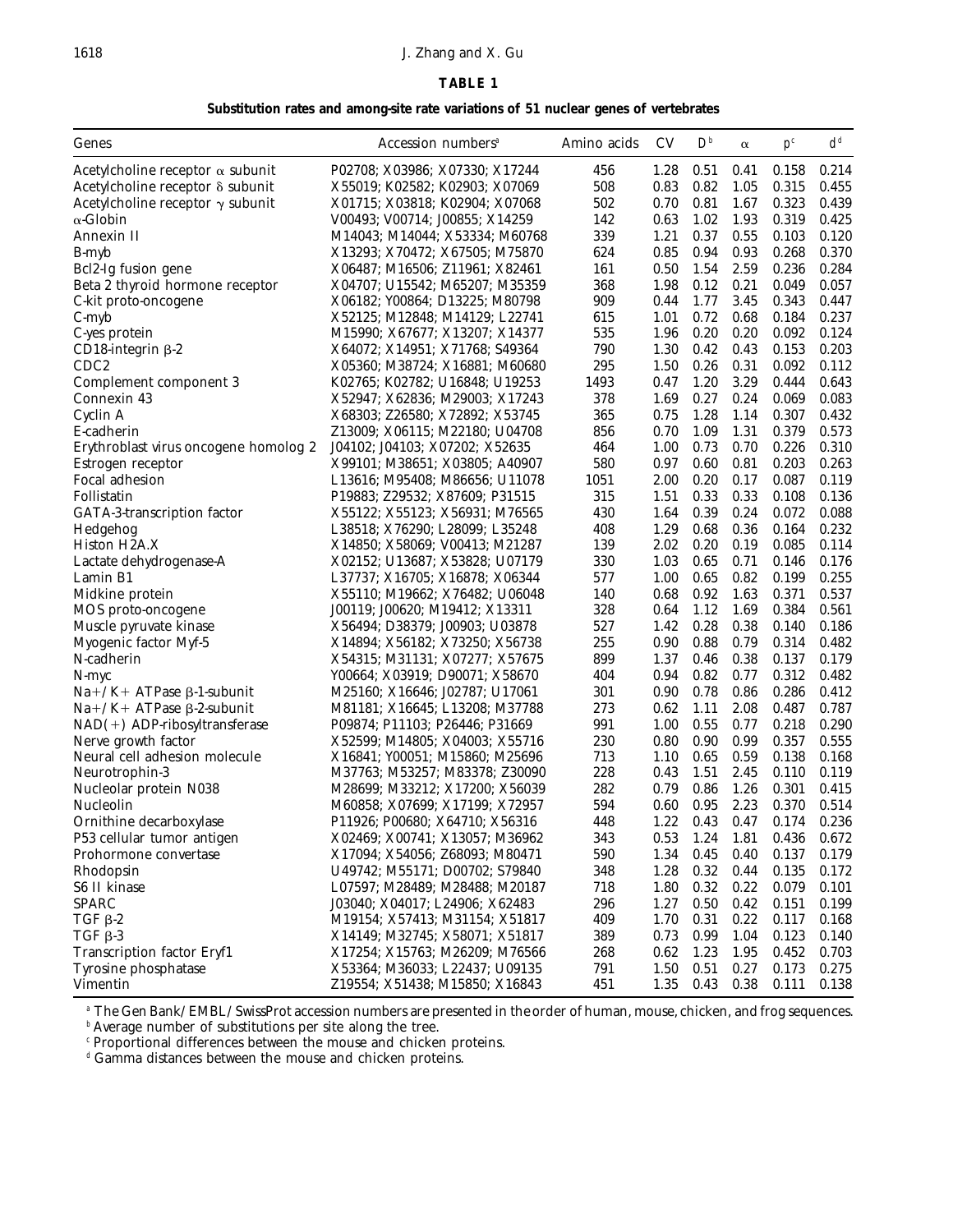

Figure 2.—Distributions of the CV values of 51 nuclear (solid histograms) and 13 mitochondrial (open histograms) Figure 4.—Distributions of the a values of 51 nuclear (solid genes. histograms) and 13 mitochondrial (open histograms) genes.

orthologous sequences were used, *d* is proportional to<br>the average substitution rate μ ( $d = 2μ$ , where *t* is<br>the time since the divergence of birds and mammals).<br>Therefore, the correlation coefficient between  $\alpha$  and sults. Large estimates of  $\alpha$  (*e.g.*,  $\alpha > 2$ ) are known to have substantial sampling errors (Gu and Zhang 1997), and they should have lower weights than other data points in the regression. A simple practice is to give



Figure 3.—Correlation between the extent of among-site rate variation CV and the mean substitution rate  $D (= \mu T)$  in are for the 51 genes, and the equations at the top are for the 51 nuclear genes. *R* is the coefficient of correlation. 45 genes.





Figure 5.—Correlation between the gamma shape parameter  $\alpha$  and the distance *d* between mouse and chicken proteins. The dashed line is the regression for 51 genes (both solid and open circles), whereas the solid line is the regression for the 45 genes (solid circles) excluding the 6 genes (open circles) whose  $\alpha$  values are estimated to be greater than 2. The regression equations presented at the bottom of the figure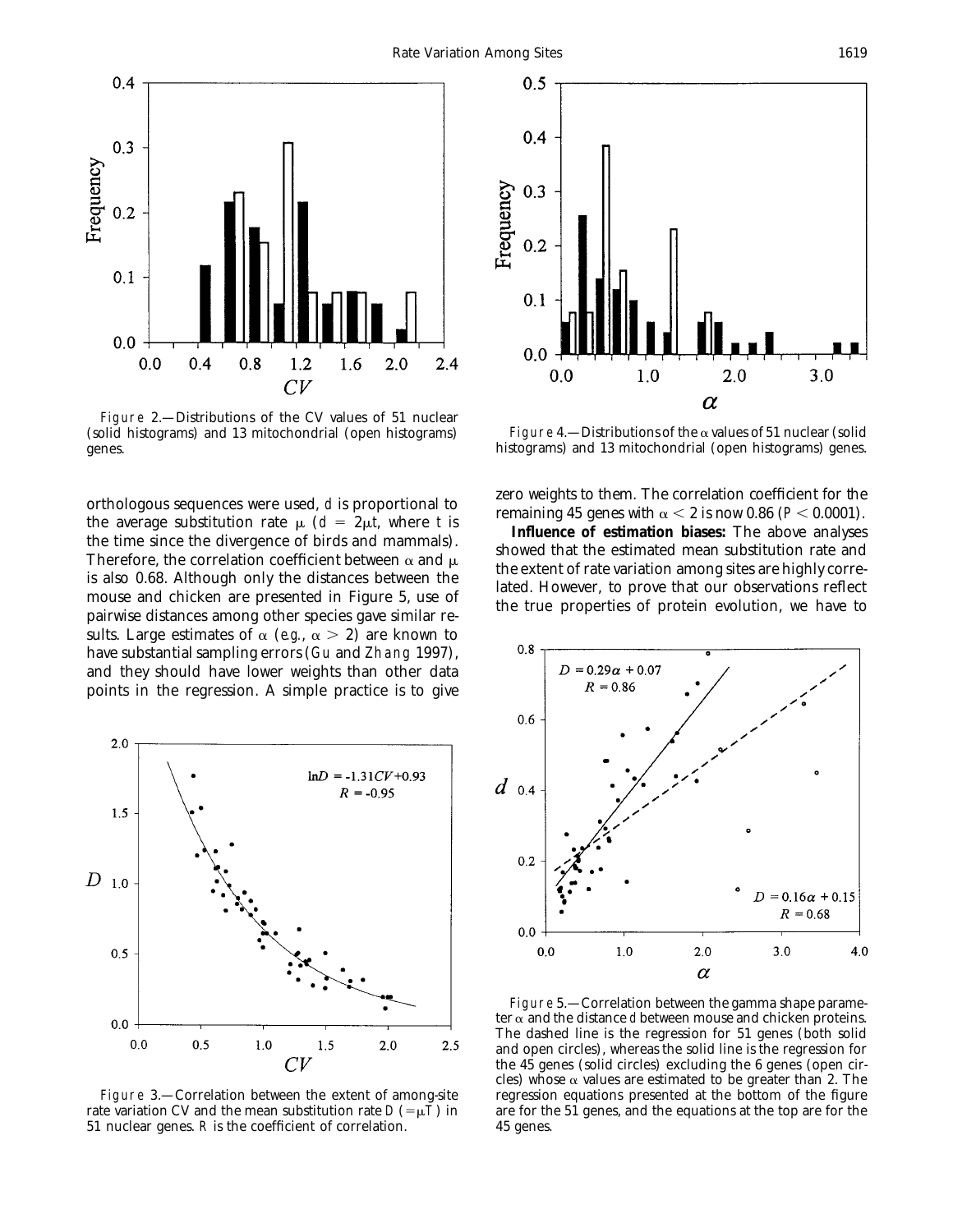biases of the estimation methods we have used. In the tional difference between the mouse and chicken proestimation of CV and *D*, no assumptions of the distribu-<br>teins. These ranges represented the observed variations tion  $g(t)$  were made. It is, therefore, very difficult to in the 45 genes, excluding the 6 genes with estimated examine the estimation biases quantitatively. In the fol-  $\alpha$  values  $>$ 2. The sequence length used was 450 amino lowing paragraphs, we studied possible biases in the acids, because it is approximately the average length of estimation of  $\alpha$  and *d*, where  $g(r)$  was assumed to be the proteins that we have examined. The simulation gamma. procedure was similar to that described in Zhang and

results) demonstrated that when the number of se-<br>gamma + Poisson. That is, for each site, the relative quences used is small (*e.g.*, four), estimation of  $\alpha$  is substitution rate ( $r_R$ ) was randomly generated from a subject to asymptotic bias:  $\alpha$  is likely to be underesti- gamma distribution with the expectation of 1 and the mated for closely related sequences, but overestimated shape parameter  $\alpha$ , and the amino acid substitution for highly diverged sequences. This is because when the followed the Poisson process. The tree branch lengths divergence level is low, there is not enough time for (expected numbers of substitutions per site) were comsubstitutions to occur at potentially variable sites, so they puted for each site separately. For example, the exare regarded as invariant sites and  $\alpha$  is underestimated. pected distance between the mouse and chicken is  $d_{M-C}$ , When the divergence level is very high, multiple hits computed from Equation 9 by using the  $\alpha$  and  $p$  values cannot be fully corrected. As a result, the numbers of that were randomly chosen for this gene, and the aversubstitutions are underestimated at very fast evolving age substitution rate for the protein is then  $\mu = d_{M-C}/$ sites and  $\alpha$  is subsequently overestimated. The estima-  $(2 \times 300)$  substitutions per site per mya, where 300 tion bias decreases when the number of sequences used stands for 300 million yr. The substitution rate at a given increases (Gu and Zhang 1997; J. Zhang, unpublished site is therefore equal to  $r = r_R \mu$ , where  $r_R$  is the relative results). Because the estimation bias of  $\alpha$  is likely to rate at the site. The length of the branch from human create a positive correlation between  $\alpha$  and *d* (or  $\mu$ ), it to the common ancestor of human and mouse is then is worthwhile to examine the influence of the estimation 100*r* substitutions for the site, where 100 stands for 100 bias on the present study quantitatively by using com- million yr. Other branch lengths can be computed simiputer simulation. larly. In the simulation, after the four protein sequences

The branch lengths of the tree were proportional to of Gu and Zhang (1997), and the gamma distance (*d*) lated the evolution of 45 independent genes. For each tained, the correlation coefficient *R* was computed. We gene, we randomly chose an  $\alpha$  value from a uniform conducted 2500 replications of such computer simulagene, we randomly chose an  $\alpha$  value from a uniform distribution in the range of 0.2 to 2 as the gamma shape tions, and the distribution of the 2500 *R* values is pre-<br>parameter of the gene, and a *p* value from a uniform sented in Figure 7. parameter of the gene, and a  $p$  value from a uniform



clear genes. reality, neither of them follow a uniform distribution

show that the correlation is not an artifact due to some distribution in the range of 0.05 to 0.45 as the propor-A computer simulation study (J. Zhang, unpublished Nei (1997), except that the substitution model used was The tree of the human, mouse, chicken, and frog at the exterior nodes of the tree were generated, the (Figure 6) was used as a model tree in the simulation. gamma shape parameter  $\alpha$  was estimated by the method the divergence times of the species, that is, 100 million between the simulated mouse and chicken sequences yr between the human and mouse (Hedges *et al.* 1996), was computed by using Equation 9 with the estimated 300 million yr between mammals and birds, and 350  $\alpha$  and p. The simulation results with the estimated  $\alpha$ million yr between amniotes and frogs (Ahlberg and  $\geq$  2 were abandoned. When 45 independent genes were Milner 1994). In the computer simulation, we simu-<br>lated the evolution of 45 independent genes. For each tained, the correlation coefficient R was computed. We

> It is seen from Figure 7 that the estimated  $\alpha$  and  $d$ are positively correlated, though the true  $\alpha$  and *d* have no correlation at all. The correlation coefficient of the estimated  $\alpha$  and *d* is significantly different from 0 because all 2500 simulated *R* values are positive. The average correlation coefficient is 0.65. However, only 0.32% of the 2500 simulated *R* values are greater than 0.86, which is the observed *R* value for the 45 nuclear genes examined. In other words, the observed *R* value of 0.86 is significantly greater than 0 at the 0.32% significance level, even when the estimation bias of  $\alpha$  is considered. Therefore, the observed positive correlation between  $\alpha$ and *d* of the nuclear proteins seems to have underlying causes other than the estimation bias.

In the above simulation,  $\alpha$  and *p* were randomly cho-Figure 6.—The model tree used in the simulation for nu-<br>sen from a uniform distribution, respectively. But in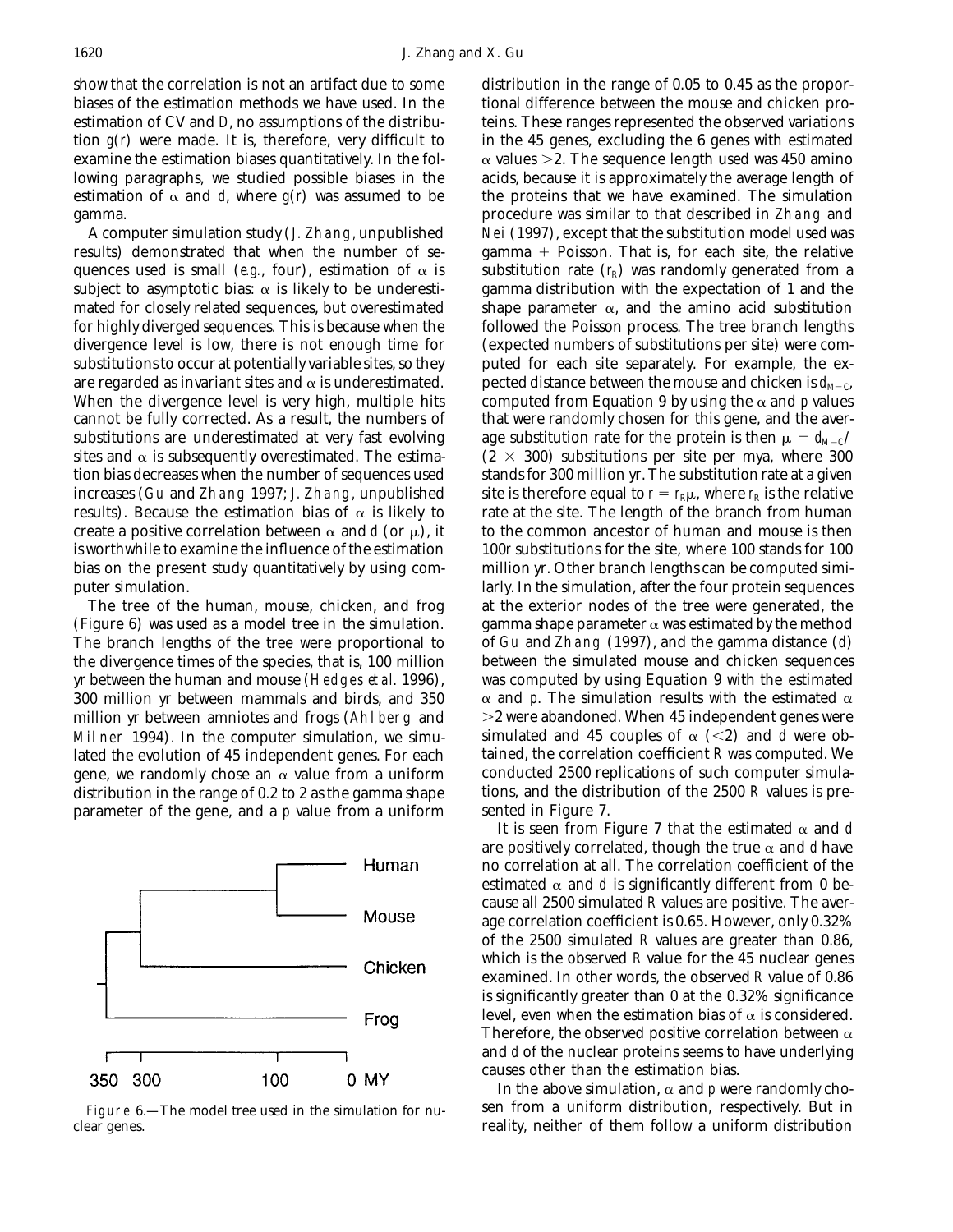

Figure 7.—The distribution of 2500 *R* values of the estimates of  $\alpha$  and  $\mu$  in the simulation. There is no correlation lian mitochondrial genes.<br>between the true values of  $\alpha$  and  $\mu$ . The observed *R* from the lian mitochondrial genes. 45 nuclear genes is marked.

from 0.20 to 1.15 (Table 2), corresponding to the rate<br>tions of the simulation will be smaller when the true distribu-<br>of about 1.0 to 5.8 amino acid substitutions per site per tions of the  $\alpha$  and  $p$  are used. Therefore, the probability<br>of about 1.0 to 5.8 amino acid substitutions per site per<br>of observing an  $R$  value of 0.86 or larger, given that<br>there is no correlation between  $\alpha$  and  $d$ simulation and the confidence level of 0.32% is a conser-<br>vative estimate. The assumptions of the Poisson model Figure 9 shows the relationship of  $\alpha$  and *d* (of the of amino acid substitution for protein evolution does not seem to have affected our simulation result very **TABLE 2**<br>much. Because only orthologous proteins are used in the analysis, the evolutionary rate of a protein is expected to be more or less constant among lineages un-<br>mitochrondrial genes of mammals less there is variation of the mutation rate due to the generation time effect (Ohta 1995; Li *et al.* 1996), which, however, acts on all the genes to the same extent and does not affect the correlation between CV (or  $\alpha$ )<br>and *D* (or *d*).<br>**Mitochondrial genes:** The estimated CV values of the

13 mitochondrial genes are between 0.66 and 2.05, with the mean of  $1.14$  and the median of  $1.10$  (Table 2 and Figure 2). Again, we found that CV and *D* are highly correlated. The *R* value is  $-0.98$  ( $P < 0.0001$ ) for the linear regression between CV and ln *D* (Figure 8). If we fit the data by a linear regression of CV and *D*, *R* becomes  $-0.92$  ( $P < 0.0001$ ). These results show that the mean substitution rate and the extent of amongsit tion are negatively correlated for the mitochondrial genes<br>as well.<br>The estimated  $\alpha$  values for the mitochondrial genes<br>The estimated  $\alpha$  values for the mitochondrial genes<br>proteins.

vary from 0.19 to 1.68 with the median of 0.56 (Table <sup>c</sup> Gamma distances between the human and mouse proteins.



2; Figure 4). Similar to the nuclear genes, about two-(see Figure 4). It is expected, and is confirmed in a thirds of the mitochondrial genes have  $\alpha$  values <1. small-scale simulation, that the *R* values obtained from The distance *d* between the human and mouse varies

| Genes           | Amino acids | CV   | $D^a$ | $\alpha$ | $p^b$ | d <sup>c</sup> |
|-----------------|-------------|------|-------|----------|-------|----------------|
| Atp6            | 226         | 1.10 | 1.26  | 0.51     | 0.257 | 0.403          |
| Atp8            | 60          | 0.69 | 2.82  | 1.38     | 0.567 | 1.151          |
| Co <sub>1</sub> | 512         | 2.05 | 0.37  | 0.19     | 0.092 | 0.126          |
| Co2             | 222         | 1.43 | 0.84  | 0.45     | 0.226 | 0.445          |
| Co <sub>3</sub> | 261         | 1.74 | 0.66  | 0.24     | 0.134 | 0.197          |
| Cytb            | 379         | 1.27 | 0.99  | 0.44     | 0.222 | 0.338          |
| Nd1             | 315         | 1.12 | 1.17  | 0.56     | 0.225 | 0.323          |
| Nd <sub>2</sub> | 345         | 0.73 | 2.33  | 1.31     | 0.423 | 0.683          |
| Nd <sub>3</sub> | 113         | 1.12 | 1.64  | 0.42     | 0.336 | 0.693          |
| Nd4             | 457         | 1.01 | 1.48  | 0.64     | 0.335 | 0.571          |
| Nd4l            | 97          | 0.92 | 1.71  | 1.22     | 0.330 | 0.474          |
| Nd5             | 593         | 0.95 | 1.94  | 0.70     | 0.359 | 0.621          |
| Nd <sub>6</sub> | 160         | 0.66 | 2.39  | 1.68     | 0.450 | 0.718          |
|                 |             |      |       |          |       |                |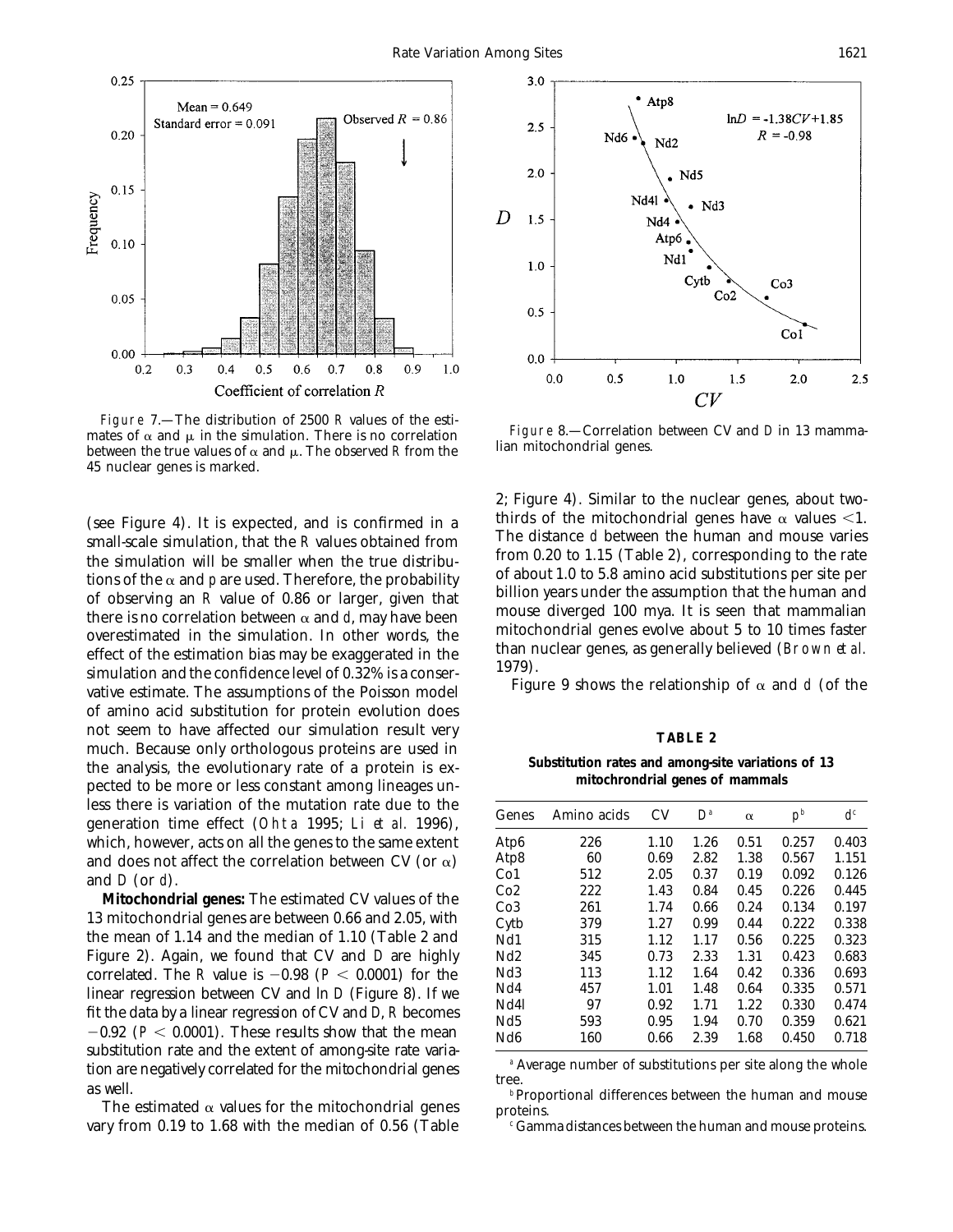

human and mouse) for the mitochondrial genes. The constraints at all sites of a protein are equal. Then the correlation coefficient between  $\alpha$  and *d* (or  $\mu$ ) is 0.72 mean rate  $\mu$  and CV have no correlation because CV is ( $P < 0.01$ ). Because we have used nine species in the always 0, and  $\mu$  can be any value from 0 to v. Therefore, estimation of  $\alpha$ , and the estimation bias of  $\alpha$  is expected this model cannot explain our observation of the correto be quite small when the number of sequences used lation between CV and  $\mu$ . Now let us consider another is no less than eight (Gu and Zhang 1997; J. Zhang, model, in which there are two types of sites, either invariunpublished results), the observed correlation between ant or neutral. Then the average substitution rate of  $\alpha$  and *d* is unlikely to have been affected by the estima-<br>the protein becomes tion bias of  $\alpha$ . This result was also confirmed by a smallscale computer simulation similar to that performed for the nuclear genes (data not shown). As mentioned where *f* is the proportion of neutral sites in the protein before, Kumar (1996) found that the correlation coef-<br>ficient between  $\alpha$  and d for mitochondrial genes is 0.82 for variation (CV) of the rate among sites can be comby using 1st and 2nd codon positions of the nucleotide puted as sequences. This value is quite close to what we have obtained (0.72), although we used different species and different methods of  $\alpha$  estimation. This suggests that  $f(1 - f)v^2$  (12) the correlation is robust. As in the case of the nuclear and genes, the hypothesis of no rate variation among sites was rejected for all 13 mitochondrial genes  $(P < 0.01)$ .

**Causes of the negative correlation between the mean** rate and the extent of among-site rate variation: Through the analysis of 64 genes in total, we have shown that the mean substitution rate and the extent of among-site rate Equation 14 shows that, under this model,  $\mu$  is negatively variation of a protein are negatively correlated. We have correlated with CV and is dependent only on CV, when also excluded the possibility that the correlation is  $v$  is given. Use of more complex models (*e.g.*, Kimura caused by estimation biases or is dependent on the as- 1979) gives qualitatively similar results. With Equation sumption of the gamma distribution of the rate variation 14 in mind, we computed the correlation coefficient *R* among sites. Because the 51 nuclear genes we examined for *D* and  $1/(CV^2 + 1)$ . It was 0.95 ( $P < 0.0001$ ) and are scattered all over the genome and they encode pro- $0.97$  ( $P < 0.0001$ ) for the nuclear and mitochondrial teins with a variety of functions, it is unlikely that the genes, respectively. correlation is limited to particular chromosomal regions In reality, the pattern of the variation of functional

or is restricted to particular groups of proteins. Rather, the correlation is likely to be a general feature of molecular evolution because both nuclear and mitochondrial genes show similar patterns. Nevertheless, all the data we used are from vertebrates, and our conclusion needs further support from genes of other organisms.

The observation of negative correlation can be explained under the neutral theory of molecular evolution (Kimura 1983; see also Ohta 1992), which asserts that protein sequence evolution is under purifying selection and random genetic drift, and that the rate variation is due to the difference in functional constraints among amino acid sites of a protein and among different proteins. In the following paragraphs, we explain the cause of the correlation by using some simple models of neutral evolution.

Let  $\nu$  be the mutation rate at an amino acid site, which is assumed to be constant for all sites of all proteins. Then the substitution rate is 0 for an invariant Figure 9.—Correlation between  $\alpha$  and the distance *d* of site, between 0 and *v* for a variable but functionally constrained site, and equal to *v* for a neutral site. Let us first consider a simple model in which the functional

$$
\mu = \nu f, \tag{11}
$$

of variation (CV) of the rate among sites can be com-

$$
\begin{aligned} \text{Var} &= f(v - fv)^2 + (1 - f)(0 - fv)^2 \\ &= f(1 - f)v^2 \end{aligned} \tag{12}
$$

$$
CV = \frac{\sqrt{Var}}{\mu} = \frac{\nu \sqrt{f(1-f)}}{f\nu} = \sqrt{\frac{1}{f} - 1}.
$$
 (13)

DISCUSSION By using Equations 11 and 13, we obtained

$$
\mu = \frac{\nu}{CV^2 + 1}.
$$
 (14)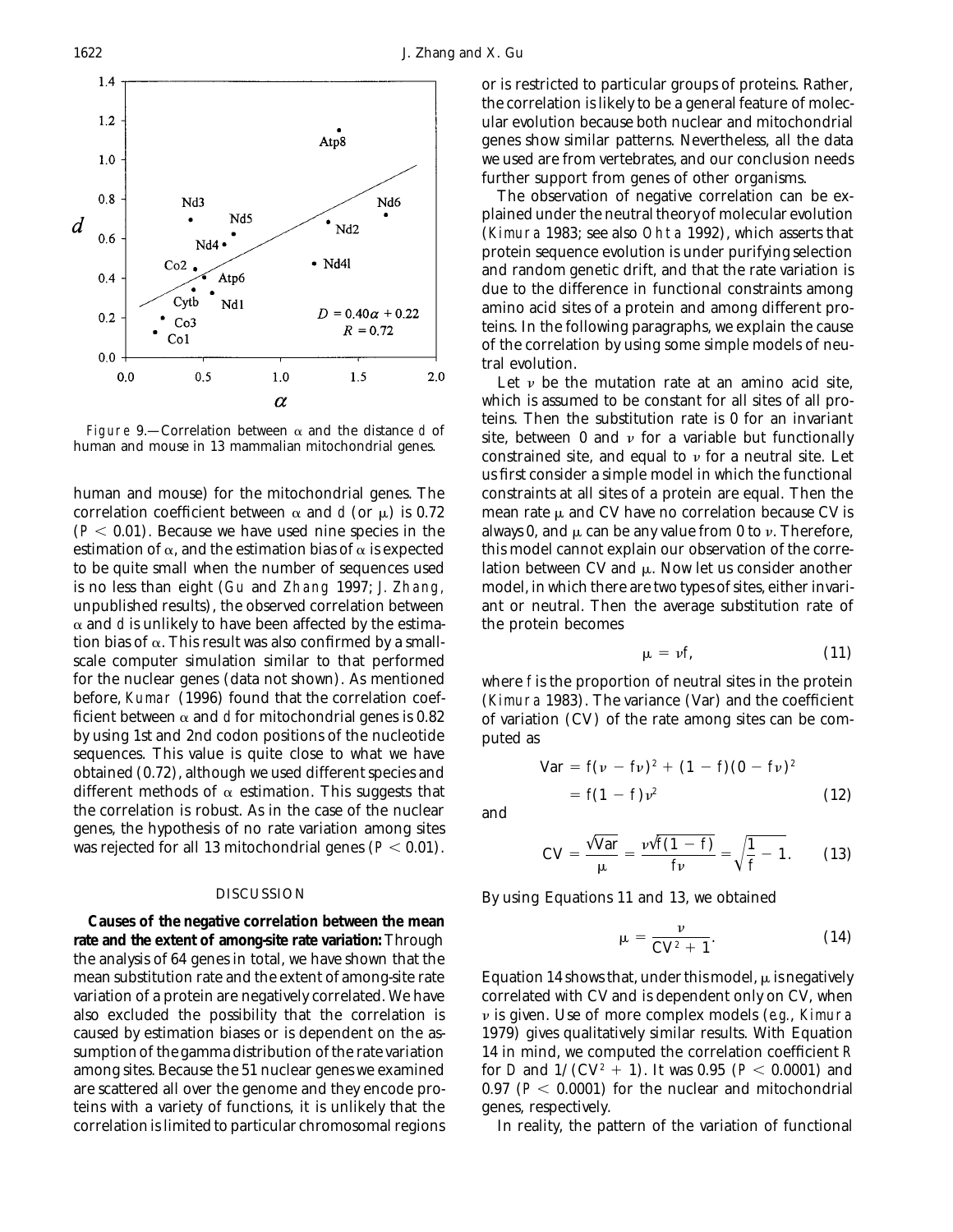constraint among sites is somewhere between the above mutation rate per nucleotide (Nei 1975, p. 225), which two extreme models, and the observation of the strong was further assumed to be equal to the rate of synonycorrelation between  $\mu$  and CV or  $1/(CV^2 + 1)$  suggests mous nucleotide substitution. So, if this gene is prethat it is probably much closer to the second model sented in Figure 5, it will sit at the top left corner, far than to the first. This is biologically understandable from the regression line. because, for an amino acid sequence to be functional, It is intriguing that there are no dots sitting in the there must be some essential sites that are invariant and upper left corner in Figure 5 or the upper right corner some other sites that are from mildly variable to almost in Figure 3. These are the locations where both the free of any change. This pattern of functional con- mean rate and the among-site rate variation are high, straints seems to be the requirement for a functional and where we expect to find proteins consisting of a protein. It is unrealistic that the constraints at all amino number of conserved sites and a number of directionally acid sites of a protein are more or less equal unless the selected sites. The simplest explanation would be that protein is free of any functional constraint (no func- such genes are not included in our sample of 64 genes. tion). In Equation 14, we can see that *v* also influences Because our sample is random and is not small, the the relationship of  $\mu$  and CV. There is evidence that result suggests that those genes that are under strong the mutation rate varies among nuclear genes (Wolfe positive selection are rare in the genome. Of course, *et al.* 1989). Therefore, the correlation between  $\mu$  and we cannot distinguish neutral genes from those in which *CV* for the nuclear genes may have been depressed due positive selection operates in a very small number of to the variation of mutation rate among genes. This sites, because in the latter, the overall relationship beeffect is expected to be small for the 13 mitochondrial tween  $\alpha$  and  $\mu$  is mainly determined by the sites that genes because they have similar mutation rates (Nedbal are neutral or under purifying selection. In fact, there and Flynn 1998). are no statistical methods that can effectively detect

is predominantly used to fit the rate variation among except in the case of convergent and parallel evolution sites of proteins. Our results from the likelihood ratio (Zhang and Kumar 1997). It has to be noted that all test indicated that the gamma distribution model fit the we have studied here is orthologous gene evolution. rate variation significantly better than the uniform rate Because orthologous genes usually have the same funcmodel. But the reason why rate variation follows the tion, it is understandable that we did not find signals gamma distribution is unknown and, therefore, the bio- of strong positive selection (Sharp 1997). Strong seleclogical meaning of the shape parameter  $\alpha$  is not clear. tion is more likely to operate on newly duplicated genes According to our observation of the strong positive cor- during the evolution of novel gene functions (Zhang relation between  $\alpha$  and  $\mu$ ,  $\alpha$  can be interpreted as a *et al.* 1998). measure of functional conservation of a protein. Small It is also interesting that no dots were found in the values of  $\alpha$  indicate strong constraint, and large values lower left corner of Figure 3, where both the mean rate indicate weak constraint. It is therefore expected that and the rate variation are small. This suggests that even fourfold degenerate sites and intron regions of func- in the most conserved proteins it is unlikely that all sites tional genes and pseudogenes have very large  $\alpha$  values. are equally conserved. More probably, there are still a For example, we estimated that the  $\alpha$  of the glycerol- few nearly neutral sites so that CV becomes high (see 3-phosphate dehydrogenase (GPDH, EC 1.1.1.8) of 13 Equation 13). Drosophila and related species (Kwiatowski *et al.* **Other implications:** Accelerated evolution in some 1997) is about 0.10, but the  $\alpha$  of the intron 3 and 5 of evolutionary lineages has been observed in several prothe *Gpdh* gene is  $\sim$ 3.0. Actually, the hypothesis of rate teins (*e.g.*, Stewart *et al.* 1987; Tucker and Lundrigan constancy over sites cannot be rejected for these intron 1993; Wallis 1993, 1996; Whitfield *et al.* 1993). If the sequences  $(P > 0.05$ , goodness of fit test). However, the mutation rate is constant among lineages, there are two above interpretation of  $\alpha$  is valid only when the majority possible causes of the enhanced substitution rate. One of amino acid sites are undergoing neutral evolution is relaxation of functional constraint, and the other is (*i.e.*, no positive selection). When strong positive selection. When the rate of nonsynonymous tion is acting on a large number of sites,  $\mu$  tends to be nucleotide substitution is not significantly greater (or high and  $\alpha$  tends to be small because functionally most even not greater) than the rate of synonymous substituimportant sites remain invariant, whereas positively se- tion, it is often difficult to distinguish between the two lected sites have very high substitution rates. So, in this possible causes of the accelerated evolution (*e.g.*, Li and case,  $\alpha$  does not measure the functional conservation Gojobori 1983). The relationship between  $\mu$  and  $\alpha$ of a protein. For example, we found that the  $\alpha$  value may provide us some information, because when  $\mu$  is of the sperm lysin of 20 abalone species (Lee *et al.* 1995) high, high values of  $\alpha$  are expected if functional conis 0.16, whereas the  $\mu$  is about 2 to 3 times the mutation straint is reduced, but small values of  $\alpha$  are likely if rate v. Here, v was estimated under the assumption strong positive selection acts on a large number of sites that the mutation rate per amino acid is 2.25 times the (as in the case of the abalone sperm lysin).

**The biological meaning of**  $\alpha$ : The gamma distribution positive selection that only acts on one or several sites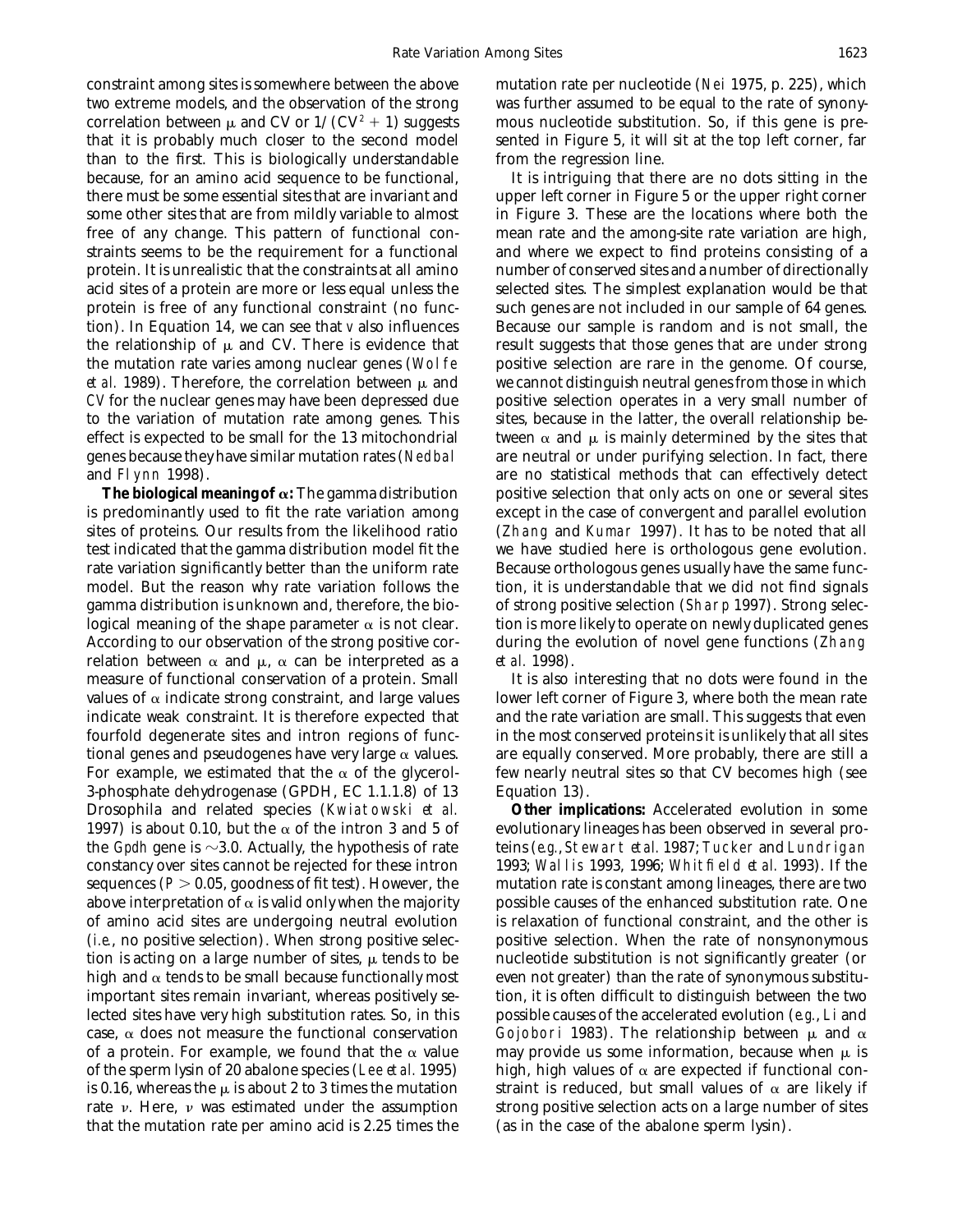Using the relationship between  $\mu$  and  $\alpha$ , let us exam-<br>o an interesting case of fast evolution Whit field at Sudhir Kumar, Masatoshi Nei, Tanya Sitnikova, Chung-I Wu ine an interesting case of fast evolution. Whitfield *et*<br>al. (1993) and Tucker and Lundrigan (1993) reported<br>of this article. This work was supported by the research grants from that the sex-determining protein SRY evolves very fast the National Institutes of Health and the National Science Foundation in primates and rodents, and the rates of nonsynony-<br>to M. Nei. mous and synonymous nucleotide substitution are similar. But because the nonsynonymous rate is not significantly higher than the synonymous rate, these authors<br>
were not able to determine whether the accelerated<br>
evolution is due to positive selection or relaxation of Ahlberg, P.E., and A. R. Milner, 1994 The origin and early evolution is due to positive selection or relaxation of Ahlberg, P.E., and A. R. Milner, 1994 The origin and early diversi-<br>functional constraints. SRY protein is a transcription<br>factor that binds to specific DNA sites to factor that binds to specific DNA sites to regulate the New York.<br>
Records of its downstream genes in the sex determi-Brown, W. M., M. George, Jr. and A. C. Wilson, 1979 Rapidevoluexpression of its downstream genes in the sex determi-<br>mation pathway SDV consists of M tanningl, HMC, and tion of animal mitochondrial DNA. Proc. Natl. Acad. Sci. USA nation pathway. SRY consists of N-terminal, HMG, and **1967–1971.**<br>C-terminal domains (with 58, 78, and 68 amino acids, **1967–1971.** 1967–1971. respectively, in the human sequence). The HMG do-<br>main is respectively for DNA binding and is very conser organisms with a protein clock. Science 271: 470–477. organisms with a protein clock. Science **271:** 470–477. main is responsible for DNA binding and is very conser-<br>Duret, L., D. Mouchiroud and M. Gouy, 1994 HOVERGEN: a vative, whereas the other two domains are highly vari-<br>
able. particularly the C domain. The length of the HMG 2360-2365. able, particularly the C domain. The length of the HMG domain remains the same among placental mammals, Feng, D.-F., G. Cho and R. F. Doolittle, 1997 Determining diver-<br>but the lengths of the other two domains vary within Natl. Acad. Sci. USA 94: 13028-13033. or among mammalian orders. The estimated  $\alpha$  values Golding, G. B., 1983 Estimation of DNA and protein sequence<br>of the SRV proteins of eight primate species (Whit field designations: divergence: an examination of some as of the SRY proteins of eight primate species (Whitfield<br> *et al.* 1993) are 1.58, 0.24, and 3.73 for the N, HMG,<br>
and C domains, respectively. The large values of  $\alpha$  for mination in mammals. Annu. Rev. Genet. 27: 71–92. and C domains, respectively. The large values of  $\alpha$  for mination in mammals. Annu. Rev. Genet. **27:** 71–92.<br>
the N and C domains, particularly the latter suggest Gu, X., 1997. The age of the common ancestor of eukaryote the N and C domains, particularly the latter, suggest<br>that the accelerated evolution in SRY is probably due<br>to low functional significance out of the HMG domain<br>that the accelerated evolution in SRY is probably due<br>to low to low functional significance out of the HMG domain rather than adaptation under strong positive selection.<br>Actually, all clinical mutations in human SRY resulting<br>in phenotypic sex reversal are found in the HMG do-<br>in Proc. Natl. Acad. Sci. USA 95: 5899-5905. in phenotypic sex reversal are found in the HMG domain (Hawkins *et al.* 1992; Goodfellow and Lovell- Gu, X., Y.-X. Fu and W.-H. Li, 1995 Maximum likelihood estimation<br>Podge 1002: Wenner *et al.* 1905), except for one case in of the heterogeneity of substitution rate amon **Badge 1993; Werner** *et al.* **1995), except for one case in** Mol. Biol. Evol. **12:** 546–557.<br>Which a nonsense mutation happened in the C domain Hasegawa. M., W. M. Fitch. J. J (Tajima *et al.* 1994). Pontiggia *et al.* (1995) found that Hilario *et al.*, 1996 Dating the cenancestor of organisms. Sci-SRY proteins from different primate species are very<br>similar in both DNA binding and bending and predicted<br>Auwera *et al.*, 1992 Mutational analysis of SRY: nonsense and that they should be able to substitute for each other. missense mutations in XY sex reversal. Hum. Genet. **88:** 471–474.

Ignoring rate variation among sites causes underesti-<br>mation of distances between homologous proteins. For<br>estimating dates of early divergences by the molecular Janke, A., X. Xu and U. Arnason, 1997 The mitochondrial geno clock, only slowly evolving proteins can be used. Because of the wallaroo (*Macropus robustus*) and the phylogenetic relation-<br>slowly evolving proteins tend to have high degrees of acad. Sci. USA **94:** 1276-1281. rate variation among sites, consideration of the rate Kimura, M., 1979 Model of effectively neutral mutations in which<br>variation and use of gamma distances seems to be neces-selective constraint is incorporated. Proc. Natl variation and use of gamma distances seems to be neces-<br>selective constraint is incorporated. Proc. Natl. Acad. Acad. Acad. 2008-3444. sary for such estimations. This has been highlighted in<br>recent debates on the age of the most recent common<br>ancestor of present-day organisms (Doolittle *et al.* Kimura, M., and T. Ohta, 1974 On some principles governing ancestor of present-day organisms (Doolittle *et al.* Kimura, M., and T. Ohta, 1974 On some principles governing<br>1996: Hasegawa *et al* 1996: Mivamoto and Fitch 1996: molecular evolution. Proc. Natl. Acad. Sci. USA 71: 284 1996; Hasegawa *et al.* 1996; Miyamoto and Fitch 1996; and the molecular evolution. Proc. Natl. Acad. Sci. USA 71: 2848-2852.<br>
Feng *et al.* 1997; Gu 1997). In this case, neglect of the Kumar, S., 1996 Patterns of nucleoti rate variation among sites was found to bias the time Kwiatowski, J., M. Krawczyk, M. Jaworski, D. Skarecky and F. J. estimation at least 0.5–1 billion years. However, it is Ayala, 1997 Erratic evolution of glycerol-3-phosphate dehydroge-<br>worth montioning that use of the gamma distance on asses in *Drosophila, Chymomyza*, and Ceratitis. J worth mentioning that use of the gamma distance en-<br>larges the sampling variance so that many genes are<br>needed for obtaining reliable estimates of divergence<br>metal phenomenon in the evolution of abalone sperm lysin.<br>Mol. B needed for obtaining reliable estimates of divergence

- 
- 
- 
- Doolittle, R. F., D.-F. Feng, S. Tsang, G. Cho and E. Little, 1996<br>Determining divergence times of the major kingdoms of living
- 
- 
- 
- 
- 
- 
- 
- 
- Hasegawa, M., W. M. Fitch, J. P. Gogarten, L. Olendzenski, E.
- 
- 
- Janke, A., X. Xu and U. Arnason, 1997 The mitochondrial genome<br>of the wallaroo (*Macropus robustus*) and the phylogenetic relation-
- 
- 
- 
- 
- 
- 
- times.<br>Li, W.-H., 1997 *Molecular Evolution.* Sinauer Associates, Sunderland,<br>We are grateful to Sudhir Kumar and Patrick Parker for provid-<br>Li, W.-H., and T. Gojobori, 1983 Rapid evolution of goat and sheep
	- Li, W.-H., and T. Gojobori, 1983 Rapid evolution of goat and sheep